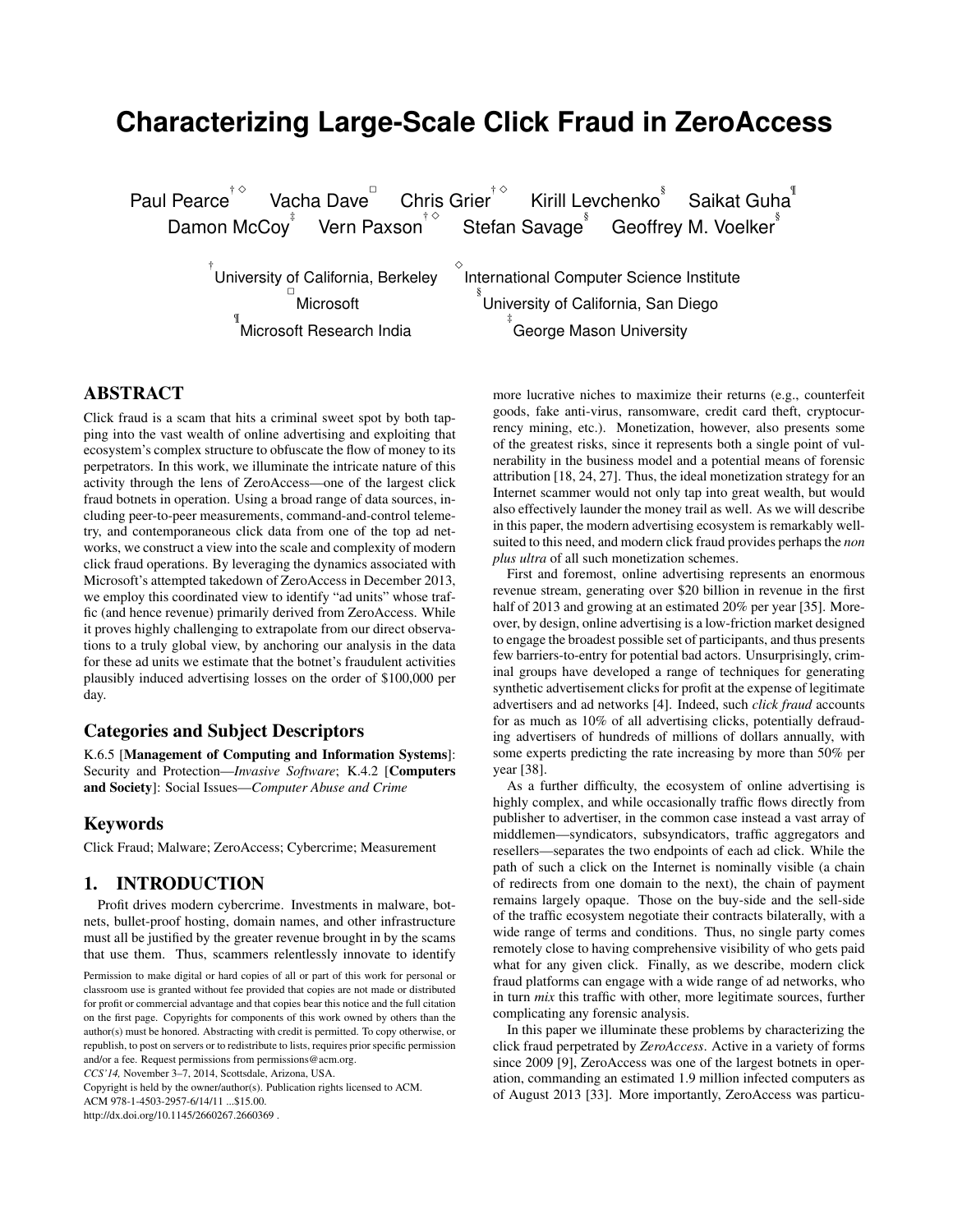larly known for monetization primarily via click fraud (with losses to advertisers estimated at \$2.7 million per month [40]). However, while the technical aspects of ZeroAccess's design and operations (e.g., infection vector, peer-to-peer C&C protocol) are well documented [9, 33, 40, 41], the nature of its click fraud behavior and the attendant monetization has seen less study. In part, this is because such analyses require a range of disparate vantage points, including of the botnet itself, of infected hosts, and of impacted publishers.

By combining an array of data sources, including peer-to-peer measurements, C&C telemetry from botnet infiltration, and click information from one of the top ad networks, we have constructed a deep analysis to illuminate the rich, intertwined nature of modern click fraud and the advertising ecosystem it exploits. In particular, our work makes three contributions: First, we provide a detailed description of the click fraud component of ZeroAccess, the innovations it introduced in hijacking high-quality user search traffic, and the side effects by which we were able to track its activity. Second, we show how to match botnet membership data, network telemetry, and ad network click streams using a combination of timing information and reactions to external events (in this case the Microsoft-initiated takedown of ZeroAccess click fraud infrastructure and the botmaster's immediate responses). Finally, using this technique we identify with high confidence 54 individual "ad units" (here roughly corresponding to distinct traffic sellers) whose traffic volume (and hence revenue) was predominantly rooted in Zero-Access. By anchoring our analysis in these ad units, we roughly estimate that the botnet produced on the order of a million fraudulent clicks a day, plausibly inducing advertising losses on the order of \$100,000 per day. However, the uncertainties involved in extrapolating to this global picture loom large enough that we must caution that this reflects a coarse-grained estimate, and accordingly we discuss the challenges involved in forensic accounting of click fraud payouts.

Taken together, our work illustrates the complex nature of the click fraud problem and highlights the need for much better mechanisms for correlating traffic and payment streams.

#### 2. BACKGROUND

As background, we provide an overview of the advertising ecosystem on the Web, how attackers defraud Web advertising networks, specifically the two methods by which ZeroAccess has perpetrated click fraud at scale, and insight into the attempted takedown of the botnet by Microsoft. Throughout we highlight related work that has also studied the ZeroAccess botnet and various aspects of click fraud.

#### 2.1 Web Advertising and Click Fraud

When a user issues a search query, the resulting page includes organic search results, for which the linked Web sites do not pay the search engine, as well as paid search ads, for which the linked Web sites (the advertisers) pay the search engine for inclusion. These ads are typically placed above the organic results or alongside on the right. They are formatted similarly as search results except for a darker shade background and the word "Ad" or "Sponsored" somewhere nearby.

Search engines select ads based on the user's search query. The search query is distilled into a group of keywords after normalizing to remove misspellings and resolve ambiguities. Advertisers indicate keywords (or groups of keywords) for which they would like their ad to be considered for inclusion in search results.

Search ad syndication network. Search engines partner with thousands of Web sites, services, and applications—collectively called publishers—to extend the reach of the search engine's adver-



Figure 1: Anatomy of a typical ad click, showing the various HTTP requests associated with a user clicking on an advertisement, leading them to an advertiser's*landing page*, and from there possibly to additional interactions.

tisers to users beyond the search engine. Publishers include blog sites, news sites, niche search engines, ad-supported browser addons, and other ad networks.

The publisher sends the user's search query from the publishers Web site or app, or in the case of blogs and news sites the context of the article the user is reading, to the search engine's ad server to retrieve relevant ads in exchange for a cut of the advertising revenue. The publisher can display relevant ads by embedding JavaScript provided by the ad server, which directs the user's browser to fetch the ads as illustrated in steps 1–6 in Figure 1; alternatively, the publisher can directly fetch relevant ads through server-to-server communication between the publisher and the ad server (not shown in the figure). If the user clicks the ad, the user is taken to the advertiser's site through a series of redirects as shown in steps 6–11 in the figure. Each interaction at the ad server is logged along with the publisher identifier for the publisher responsible for the traffic.

Publishers can, in turn, (sub)syndicate to other downstream publishers according to the search ad network's policy. The downstream publisher requests ads from the intermediate publisher, which then fetches them from the ad server. The search engine pays the intermediate publisher a cut of the ad revenue. The intermediate publisher pays the downstream publisher a smaller cut and retains the rest in exchange for the service it provided. Thus the search engine does not directly deal with the downstream publisher, and in many cases never learns of its existence. Subsyndication arrangements exist to help search ad networks scale to hundreds of thousands of publishers by distributing the management overhead down tiers of aggregators.

For example, Google and Bing syndicate search ads to other search engines including InfoSpace and Yahoo respectively [12, 31]. InfoSpace and Yahoo show these ads on Web sites owned and operated by them, but additionally subsyndicate to smaller networks like Publishers Clearing House and Chitika respectively, which then further subsyndicate to yet smaller publishers.

Revenue share. Search ads are typically charged on a costper-click (CPC) model, i.e., the advertiser pays only if the ad is clicked.<sup>1</sup> For clicks on ads shown by a syndicate publisher, the

<sup>&</sup>lt;sup>1</sup>CPC ads predominate today in terms of ad revenue [35]. While other charging models exist for other types of advertising, e.g., cost-per-impression (CPM) for display ad networks, and cost-peracquisition (CPA) for affiliate ad networks, these other models are not relevant to this paper.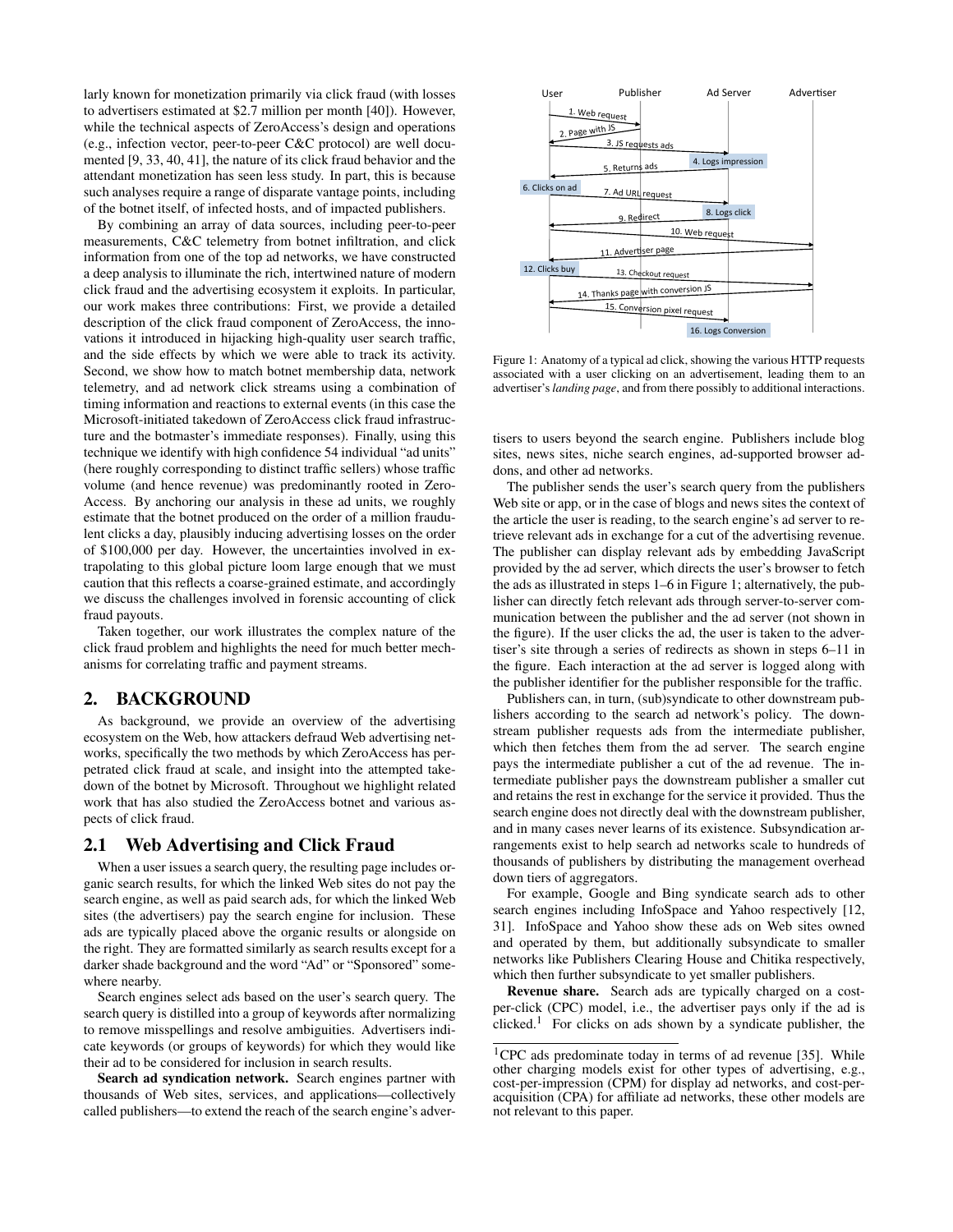search engine typically retains 30% of the amount charged to the advertiser, and pays a 70% cut to the publisher [21]. Publishers that sub-syndicate set their own revenue sharing agreements with their downstream publishers.

Click fraud and blending. Revenue sharing with (sub)syndicate publishers creates an economic incentive for these publishers to fraudulently attract clicks on ads shown by them. While a well-known publisher would lose reputation if caught engaging in click-fraud, followed by financial losses if ejected from the syndication network, this disincentive does not exist for less well-known publishers. Less reputed publishers may not have a reputation to protect, or may be able to reattach to the syndication network at a different point if ejected. As a result, click fraud from relatively unknown publishers is rampant [38].

Click fraud techniques have evolved considerably in the past several years. The direct approach of hiring people to click on ads (termed click farms) [10], or running stand-alone scripts that repeatedly retrieve the URLs associated with ads to simulating user clicks (stand-alone bots) [26], are now easily detected by an ad network's defenses. More complex approaches include search engine hijacking [36], where a malicious in-browser plugin replaces ad links in results returned for user searches by other ads, and the rise of click fraud botnets like ZeroAccess that coordinate large numbers of malware-infected hosts to fetch and click ads unbeknown to the user.

A number of case studies have chronicled the evolution of click fraud botnets over the years, ranging from the early Clickbot.A botnet [3] to the TDL-4 botnet [36], the Fiesta and 7cy botnets [32], and ZeroAccess itself [40, 34]. Security researchers have similarly documented more attacks in blog posts and in whitepapers [7, 8, 19]. Unlike previous studies, however, we analyze the ZeroAccess botnet primarily from the perspective of the advertising network, supplemented with insight from operational data derived from its P2P infrastructure and use of DNS. As a result, we are able to present the first comprehensive characterization of monetization, distribution, and activity of a massive click fraud botnet.

At the same time, malicious (sub)syndicated publishers have become better at avoiding detection or identification. Using techniques such as referrer cloaking [6], or fetching ads through other publishers that use the direct server-to-server mechanism, many sub-syndication publishers remain completely anonymous. Intermediate publishers complicit in this activity blend in traffic from non-malicious small publishers to present a cleaner appearance in the aggregate to their syndication parent. This blending results in even reputed publishers unwittingly facilitating click fraud.

Click fraud mitigation and smart-pricing. Due to the large number and relative anonymity of publishers in the (sub)syndicate network, search engines rely primarily on automated means, supplemented with limited manual investigations, to protect their advertisers from click fraud. Rule-based techniques [39, 22], correlation analysis [29, 30, 42], and bluff ads [16] have focused on detecting clicks from infected users before the advertiser is charged. Clustering [4] and anomaly detection [5] have focused on detecting malicious publishers.

Smart-pricing [11] takes an economic approach to mitigating the impact of click fraud. At a high level, smart-pricing maintains a normalization factor between 0 and 1 for each publisher based, in part, on the probability of *conversions* generated by traffic sent by that publisher [13]. Conversions are actionable business results as defined by the advertiser such as an online sale, newsletter sign-up, etc. Advertisers inform the ad server of a conversion by embedding JavaScript provided by the ad server on the Web page corresponding to the conversion (Figure 1, steps 12–16). The ad server uses

cookies to link the conversion to an earlier ad click, which is then associated with the publisher that was responsible for the click. For a simplistic illustration, consider otherwise identical publishers *X* and *Y* that both send 100 legitimate users, but *X* additionally blends in 100 fraudulent clicks. Consider further that 10 legitimate users convert in each case. *X* therefore has half the conversion probability of *Y* (5% vs. 10%). Smart-pricing normalizes CPC for *X* to effectively be half of that for *Y*, such that the advertiser has the same effective cost per conversion.<sup>2</sup> Implicit in the smart-pricing mechanism is the assumption that click fraud traffic will not result in conversions, an assumption that the Serpent module (Section 2.2) of ZeroAccess specifically tries to defeat.

Our ZeroAccess case study informs this debate with the latest generation of click fraud botnets, and identifies potentially fruitful directions for building the next generation of mitigation capabilities.

#### 2.2 Evolution of ZeroAccess

ZeroAccess is a vast and complex peer-to-peer (P2P) botnet that serves as a delivery platform to distribute a variety of malware modules, each with its unique command-and-control (C&C) and monetization strategy [1].

Initial reports of the ZeroAccess rootkit date to 2009 [9]. By 2010, the main module delivered via ZeroAccess was FakeAV, which claimed to be anti-virus software to extort users into paying money to remove fictitious infections. An estimated 250,000 computers were infected. A radically new version of ZeroAccess emerged in May 2011 that changed its distribution, communication, and monetization strategies [33]. This version spread via exploit packs (e.g., BlackHole [17]) and social engineering [15, 41].

The defining feature of this iteration of the botnet was the introduction of a decentralized, P2P communication protocol. The protocol used cryptography and obfuscation as well as other common P2P features such as "supernodes" that served to orchestrate large portions of the network's activity. The network allowed the botmasters to maintain decentralized control while relaying commands and payloads to infected computers worldwide [40].

In addition, the monetization strategy changed with this generation. ZeroAccess moved away from FakeAV payloads and instead began distributing Bitcoin miners and click fraud modules.<sup>3</sup> From a technical perspective, the primary click fraud malware module used in this era operated in the indiscriminate "auto-clicking" fashion we describe in more detail later in this section.

This iteration of the botnet also saw an increase in botnet population. At the height of infections in early 2012, estimates placed the botnet population at over 500,000 [28].

In July 2012, ZeroAccess evolved into the form predominant as of its disruption by Microsoft in December 2013. According to Symantec, by August 2013 this generation had an estimated population of over 1.9 million computers [33]. This iteration again included several changes to the malware structure, the protocol, and the payloads. The monetization strategy also evolved, introducing and massively disseminating a new click fraud payload performing search-hijacking, which we have named Serpent and discuss later in this section. Serpent has been linked to the MagicTraffic click fraud affiliate program [20].

 $2$ In practice, smart-pricing takes multiple features into account, and applying the normalization factor given dynamic bidding and publisher diversity is not as straight-forward

<sup>&</sup>lt;sup>3</sup>ZeroAccess's shift away from FakeAV occurred just before a major takedown that resulted in the closure of most FakeAV programs [23].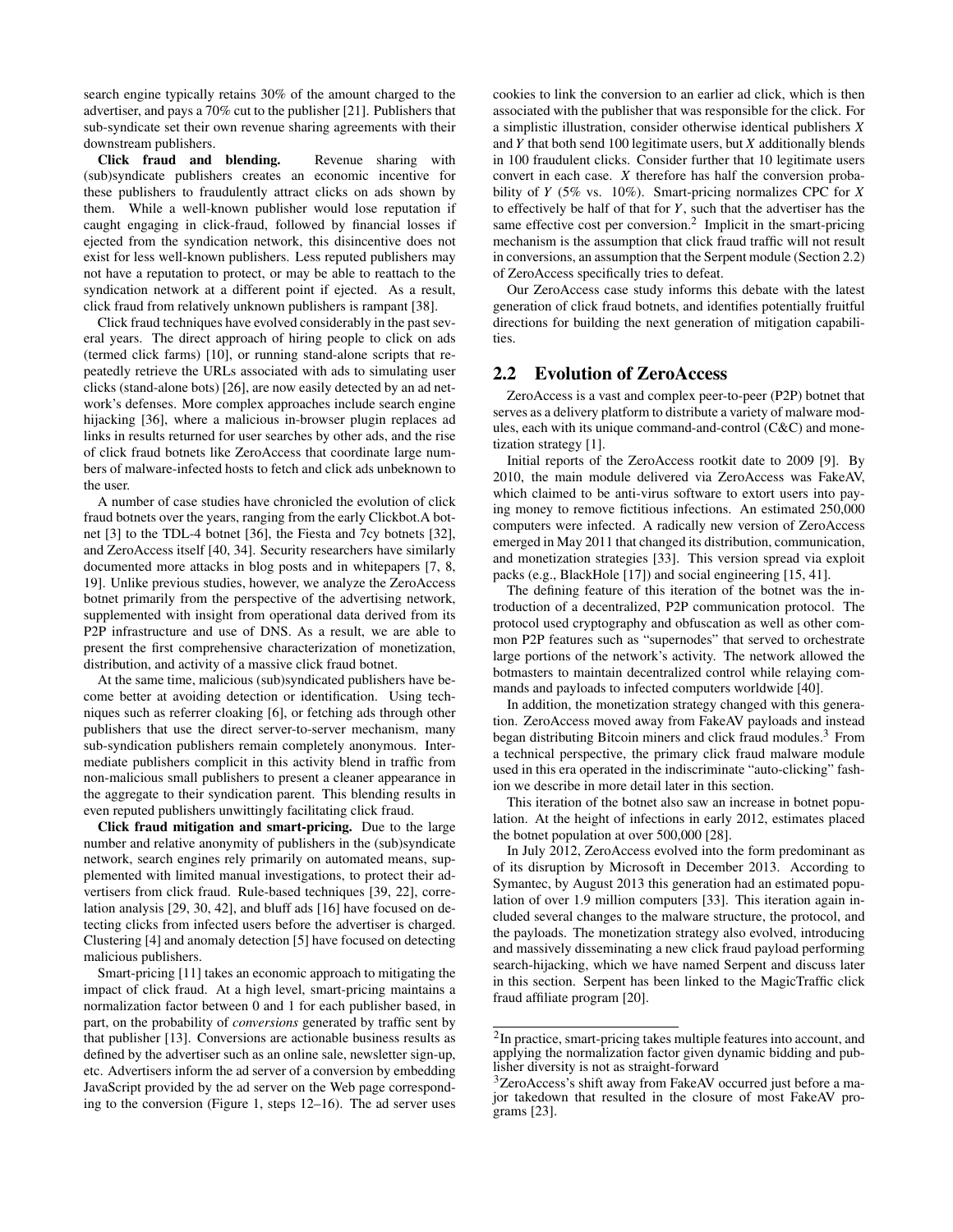P2P communication. The P2P C&C substrate of ZeroAccess functions solely to deliver modules to infected machines. This P2P protocol is well understood, has common P2P properties such as peer lists and supernodes [33, 37, 40], and allows ZeroAccess infected computers to communicate with each other directly without the need for a centralized C&C server. Without payloads, Zero-Access infections simply maintain their P2P membership and functionality, but perform no malicious actions on their own.

Infected ZeroAccess machines generate UDP P2P traffic on four well-known ports. The protocol is constructed in such a way that super nodes in the network have a vantage point of a large portion of the infected population. ZeroAccess has distributed several modules with various monetization strategies over its five-year lifespan. In this paper we focus on the two most recent modules distributed throughout 2013. Both these modules perform click fraud and both have a separate HTTP-based C&C channel distinct from the P2P network.

Auto-clicking module. The ZeroAccess auto-clicking module performs click fraud by simulating normal Web browser behavior of a user clicking an ad. These clicks occur rapidly, require no user participation, and are not visible to the user of the infected computer. Some users, however, may be alerted to the presence of this module by the increased network activity; in one instance, we observed about 50 MB of click traffic per hour.

The auto-clicking module invokes an actual client Web browser, enabling realistic Web browsing behavior including proper handling of HTML, CSS, JavaScript as well as browser-specific quirks. The module periodically contacts the auto-clicking C&C to fetch a list of publisher Web sites for the bot to visit. It navigates to the URL provided by the C&C in a hidden window, locates the ad on the page, and simulates a user clicking on the ad by requesting the advertiser's URL. The browser faithfully follows the sequence of redirects from the URL until it loads the advertiser site. The autoclicking module then closes the hidden window and starts anew with the next publisher in the list provided by the C&C. Notably, the auto-clicking module does not simulate any user actions on the advertiser page and thus does not trigger any conversions.

Serpent module. The Serpent module interposes on a user's normal interaction with various search engines to redirect the unwitting user to an ad. Whereas the auto-clicking module simulates a user, Serpent sends a real user to the advertiser.

The Serpent module includes a browser component that lays dormant until the user performs a search on one of many search engines. The module silently sends a copy of the search query to the Serpent C&C. The C&C responds with a set of URLs that correspond to ad click URLs for ads related to the search query. Meanwhile, the browser renders the original search result page as the user expects. When the user clicks on a search result Serpent intercepts the click and prevents the browser from navigating to the site intended by the user. Instead, the module redirects the browser to one of the URLs it received from the C&C, in effect creating the appearance of the user having clicked an ad after performing a search on the publisher's site (as opposed to the site on which the user actually performed the search). If the user does not notice having been unwittingly redirected to the advertiser's site (a different site than intended), the user may continue browsing as normal. Since the advertiser site is relevant to the user's search query, the user may even convert. Note that since all Serpent activity is gated on legitimate user activity, this type of click fraud attack is extremely hard for an ad network to detect.

Parallel to this search-hijacking activity, Serpent also used a separate C&C protocol to perform a type of auto-clicking. This autoclicking protocol and ad network structure were separate from the original auto-clicking module, although the auto-clicking behavior is largely similar.

DNS queries. Serpent ships with a list of C&C IP addresses hard-coded into each module. These C&C IP's are encoded inside ASCII strings that appear to be domain names ending in .com, but are in fact an obfuscated encoding of the numeric IP address. For each Serpent C&C function the malware selects one of these pseudo-domains, decodes the domain into an IP address, and then initiates a connection to that IP. Note that the malware does not need to perform a DNS query since the IP address is encoded in the domain name itself. However, for some unknown reason, the malware authors coded the module to perform a DNS query via Google's public DNS server each time it decodes the pseudodomain—resulting in a DNS query for each C&C operation—and discards the resulting DNS response (if any).

Most of the ZA Serpent pseudo-domains were not registered prior to our study. For this study we registered all available pseudodomains, and by observing these DNS queries we are able infer operations the malware is performing. Section 3 discusses this DNS data, and the inferences it enables, in more detail.

Takedown attempt. On December 5, 2013, Microsoft's Digital Crimes Unit and Europol orchestrated a takedown of the Serpent and auto-clicking C&C servers [25]. Since both click fraud modules had a centralized C&C server, a simple seizure of these machines was able to temporarily disrupt click fraud activity. Since the ZeroAccess P2P substrate was still intact the perpetrators were able to distribute an updated module with new C&C IP addresses within hours and fraud resumed. For reasons unknown, the following day the malware authors distributed a new set of modules that halted all click fraud activity but left the P2P network intact. Inspection of these modules revealed the ASCII text "WHITE FLAG" in apparent surrender [14].

Three months later, on March 21, 2014, the malware authors used the P2P network to revive the botnet by issuing a new Serpent module. This module removed all search-hijacking functionality, leaving only the auto-clicking aspect of the Serpent module intact. As of August 2014, the ZeroAccess Serpent module is active and performing auto-clicking click fraud.

# 3. DATA SOURCES AND QUALITY

Our study draws upon extensive, disparate sets of data. The individual datasets all suffer from limitations or skews of various forms. Constructing our large-scale picture in a sound fashion frequently requires cross-correlating different data sources in order to filter out spurious activity and bring out the underlying signals that reflect different facets of ZeroAccess's click fraud activity. In this section we sketch each of the data sources, our use of it, and its associated data-quality issues. A summary of all data used in this study is given in Table 1.

Click data. Via our partnership with one of the top ad networks, we acquired access to the "clicks" that the network logged from Nov 28–Dec 6 2013, spanning the Takedown event. The ad network views this data as highly sensitive from a business perspective and thus in our study we use the data at reduced fidelity and present certain facets of it only in relative terms rather than using absolute values.

In abstract terms, each "click" datum consists of a count of adfollowing Web requests observed arriving at the ad network from a given source, during a given interval, and associated with a given ad unit. In the context of this work, an ad unit maps roughly to distinct traffic sellers. In particular, our click data aggregated individual clicks into tuples consisting of  $\langle$  one-hour interval, /24 subnet, ad unit, count  $\rangle$ . We believe this data to be of high quality: none of our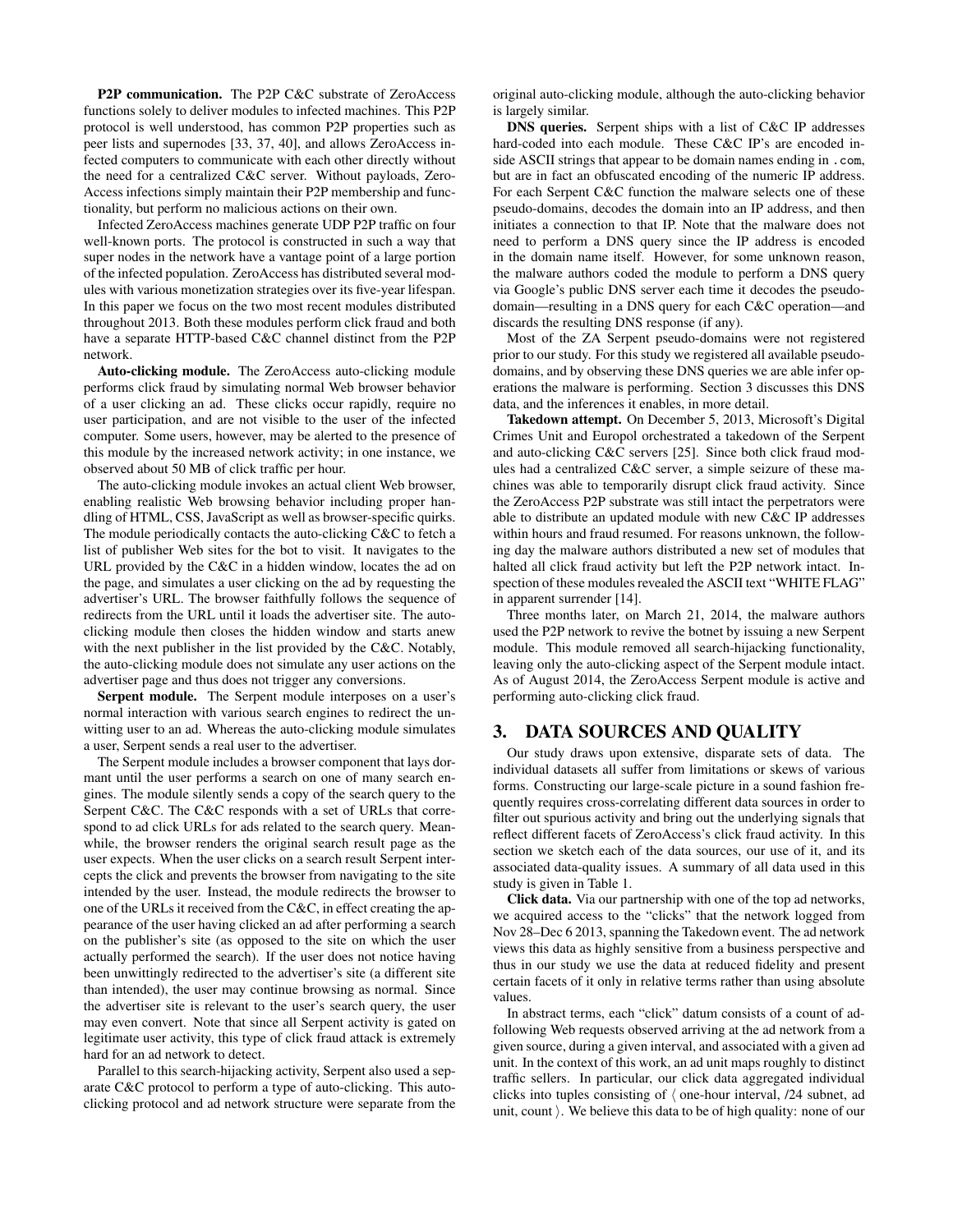| Dataset                               | Granularity           | Quantity                               |
|---------------------------------------|-----------------------|----------------------------------------|
| ZA DNS telemetry, Dec 1-Dec 4         |                       |                                        |
| Timestamp                             | millisecond           | 16,208,758                             |
| Domain                                | Full query            | 12                                     |
| IP                                    | 124                   | 336,609                                |
| Supernode data, Dec 1-Dec 6           |                       |                                        |
| Timestamp                             | millisecond           | 260,811,204                            |
| $\overline{IP}$                       | 132                   | 1,137,118                              |
| IP                                    | 124                   | 637,736                                |
| Bot type                              | 32/64 bit OS          | $\mathfrak{D}$                         |
| ZA module distribution, Jun 18-Apr 25 |                       |                                        |
| Timestamp                             | second                | 51                                     |
| Module ID                             | $64$ -bit ID          | 51                                     |
| Module MD5                            | Full MD5 sum          | 51                                     |
| Milker data, Sept 10-Dec 5            |                       |                                        |
| Ad replacements                       | Full URL              | 1,766                                  |
| Redirects                             | <b>Full URL</b>       | 10,796                                 |
| Click data, Nov 28-Dec 6*             |                       |                                        |
| Timestamp                             | hour buckets          | Over 10TB                              |
| <b>IP</b> address                     | $\overline{D4}$       | of raw ad<br>server logs               |
| <b>Clicks</b>                         | hourly sum            |                                        |
| Ad unit                               | $A$ non ID            |                                        |
| Ad unit data, Nov 28-Dec 6*           |                       |                                        |
| Timestamp                             | hour buckets          | Around 2TB<br>of raw ad<br>server logs |
| IP address                            | /24                   |                                        |
| Clicks                                | hourly sum            |                                        |
| Ad unit                               | $\overline{A}$ non ID |                                        |

Table 1: Summary of datasets used in our study. \*Precise quantities for click and ad unit data intentionally omitted due to business sensitivities. We only use this data in aggregate.

analyses or cross-checks raised questions regarding any potential inaccuracies or missing values.

Ad unit data. Our ad network partner also provided information for selected ad units in terms of the conversion percentage for their ads, and their mean and median smart-pricing discounts, with these latter being in normalized form so as not to reveal sensitive business information. The data included those ad units we identified as very likely tainted by ZeroAccess activity, as well as two randomly sampled populations of comparable size, and global baseline figures aggregated across all ad units.

This data covers the same time period as the click data discussed above. It allows us to explore the relative effects of ZeroAccess's activity compared to regular ad unit costs and conversion efficacy.

ZeroAccess DNS telemetry. As discussed previously, vestigial code in Serpent's modules leads it to issue DNS requests to a number of different domains based on its current activity. Each different Serpent function has a different set of domains associated with these lookups; as far as our extensive analysis could tell, the malware chooses randomly among the set for a given function. The malware does not process any replies it receives for associated DNS requests, and thus does not even require that the domains exist.

Indeed, during our study most of the domains did not exist. Beginning on Nov 28 2013 we registered all such ZeroAccess domains not already registered (6 out of 12), and immediately began receiving queries for them. The queries all came from Google's public DNS server, 8.8.8.8, and thus nominally did not identify the associated ZeroAccess system. However, Google includes support for an EDNS0 option [2] that identifies the subnet originally associated with requests that resolvers such as theirs issue. Thus, our data from this source has the form of tuples consisting of  $\langle$  timestamp, domain,  $/24$  subnet  $\rangle$ , where the timestamp has high precision (sub-second) as recorded at our DNS server.

The domains we registered included 3 of the 5 associated with Serpent modules reporting that users had searched, and the sole domain associated with Serpent reporting that a user had clicked on a substituted search ad. (The other domains related to functionality not relevant for our click fraud study.)

At first blush this data held promise for illuminating the finegrained activity of (nearly) each Serpent infectee. However, extensive analysis of the data revealed that lookups did not have a onefor-one correspondence to individual Serpent actions. The data also included significant activity clearly associated with timers, but not so sharply timer-driven that we could readily distinguish it from legitimate activity. However, the data *does* provide us with a virtually complete list of IP addresses associated with ZeroAccess's Serpent module, which allowed us to cross-check against ZeroAccess supernode data to assess its completeness.

Supernode data. From a partner we acquired a list of nodes discovered by crawling the ZeroAccess peer-to-peer network from Dec 1–6 2013. Each entry consists of  $\langle$  timestamp, address, ZAnetwork  $\rangle$ , where timestamp is high precision, address is the full /32 IP address, and ZA-network reflects on which of the two ("32 bit" and "64-bit") P2P networks the crawl found the node.

Note that these nodes should reflect a *superset* of Serpent nodes, since not all ZeroAccess infectees ran Serpent. Thus, from a click fraud perspective this data is potentially more complete than that derived from the DNS data described above. However, by crosschecking the /24s seen in the DNS data with the equivalent /24s seen in this data, we found that the supernode data included only 200,708 of the 336,609 Serpent /24s. This discrepancy is explained by the design of the P2P crawl resulting in a incomplete view of the P2P network. Thus we conclude that this data reflects only about 60% of the entire ZeroAccess population. This shortfall becomes crucial in our subsequent analysis as we aim to determine which ad units present in the ad network's click data clearly had significant ZeroAccess-generated clicks in their traffic.

ZA module distribution information. Beginning on Dec 4 2013, we ran ZeroAccess infectees in 56 long-running, contained VM environments to allow them to participate in the P2P network and thus receive module updates. Whenever one of them received a new module, we detected the event in real-time and captured a copy of the module. This data allows us to track the evolution of the botnet's functionality.

In particular, this data source allows us to track the botnet's partial recovery post-Takedown (when the auto-clicking modules were updated), which we use in our subsequent analysis as one of the signals for identifying ad units whose traffic has significant taint from ZeroAccess activity. It also allows us to study the blending of Serpent traffic with auto-clicking.

Milker data. Drawing upon extensive reverse engineering, we developed an emulator for the ZA-C&C protocol used by Serpent to request ads to substitute into those present in a user's search results. The emulator enabled us to "milk" ad replacements out of the C&C server by repeatedly requesting ads from it, though the C&C server appeared to "dry up" in its ability to provide new replacements after repeated queries. (The rate at which this drought occurred varied.)

Each C&C reply provided a URL to click on (along with a matching Referer). We followed the URL using a fully functional headless Web browser displaying the curl User Agent (such a User Agent prevents advertisers from being charged from our seeming clicks), which in general would continue for each click until it ends at an advertiser's landing page. In total, we captured the redirection chains for 1,766 such clicks for a small sampling of search terms we selected from trending shopping queries. 367 of the clicks transited our partner ad network.

Based on our DNS telemetry correlated with our click data, and supported in part by our small scale milking experiment, we believe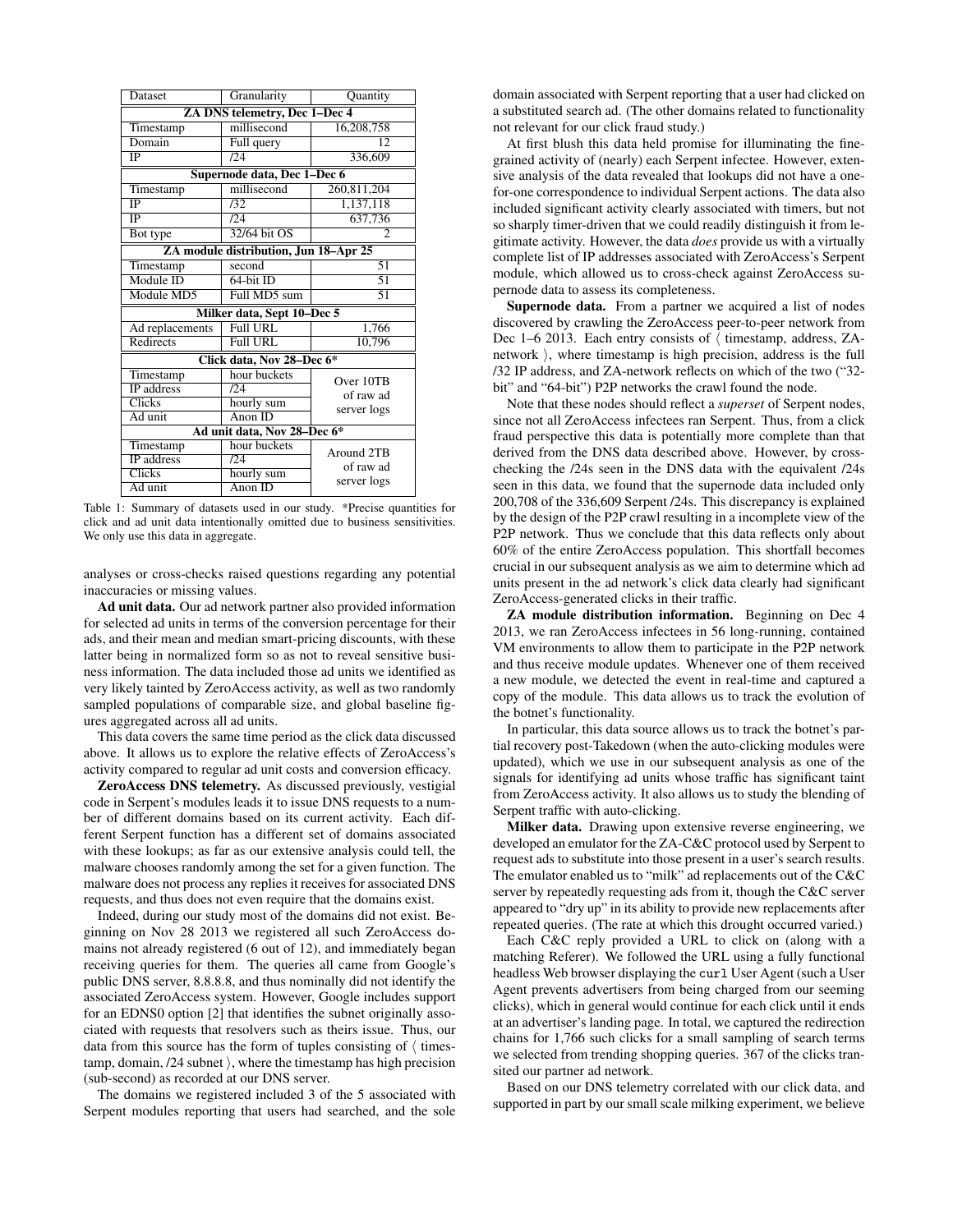that the global impact of ZA was likely an order of magnitude larger than seen by our partner ad network.

# 4. ANALYZING FRAUD

To build up our overall picture of ZeroAccess's large-scale click fraud activity, we start with the data most central to assessing Zero-Access's impact, namely the Click data provided by our ad network partner. We then draw upon our other data sources to identify activity (primarily ad units) associated with ZeroAccess clicks. We employ two main approaches—analyzing the behavior of sources to the Takedown event, and looking at source "demographics" in terms of which subnets contribute clicks—and then cross-correlate these two to develop our overall picture.

#### 4.1 Takedown Dynamics

The Dec 5 2013 Takedown event abruptly severed C&C for Zero-Access's click fraud activity, which in principle should manifest as a striking change in the activity of any source fueled by ZeroAccess clicks. We then face the basic question of how to reliably detect this presumably sharp signal without inadvertently treating benign variations in traffic rates as stemming from ZeroAccess.

Figure 2 shows the relative clicks per hour for four exemplary ad units, with the leftmost vertical line marking Takedown. Here we have partitioned the examples into "good" ad units that do not primarily receive ZeroAccess traffic and "dirty" ones that do (using a methodology we will describe shortly). Normal click behavior prior to Takedown exhibits the expected diurnal pattern. For good ad units, this pattern continues (Figure 2a), while for dirty ones, precisely at Takedown their clicks cease or dramatically decrease (Figures 2c and 2d).

However, we cannot simply attribute ZA-dirtiness to *any* source that precipitously fell at the time of Takedown, because such behavior also manifests for benign sources (per Figure 2b). Such behavior can be attributed to advertising budget depletion or the end of specific advertising campaigns. This behavior necessitates the need for incorporating multiple signals to soundly identify dirty sources.

One such signal concerns the effects of a secondary Takedown event. The dotted line in Figure 2 corresponds to the release of a new auto-clicking module as a response to the attempted takedown. This module contained new C&C IP addresses, and resulted in auto-clicking click fraud resuming for a subset of the botnet. We can see that some sources exhibit a spike in activity coincident with this module's appearance (Fig. 2d) while others do not (Fig. 2c).

Armed with these signals, we attempted to robustly identify dirty sources based on statistical testing. We undertook numerous evaluations looking for robust indications of behavioral shifts. For example, we compared the volume of each source's click activity as seen during the hour of the Takedown (denoted *H*-hour) versus during the previous hour (*H* − 1). Using the null hypothesis that the relationship between these counts remained unaffected by the Takedown, we applied Fisher's Exact Test to assess the consistency of the shift between those hours as seen on a non-Takedown day versus that seen on Takedown day.

The test identified a large number of sources with statistically significant deviations in the shift for those hours, even for quite low *p* values (e.g., 0.001).<sup>4</sup> Manual inspection of the most extreme examples confirmed that many appeared to clearly reflect instances of ZeroAccess-affected behavior.

However, when we then tested one non-Takedown day against *another* non-Takedown day, we likewise found many statistically

significant deviations, which clearly had nothing to do with the Takedown and thus presumably nothing to do with ZeroAccess activity. The clear conclusion (backed up by manual assessments of exemplars) is that the null hypothesis often fails to hold due to frequent *non-stationarity* in the data. That is, a given click source's patterns from one day to the next can exhibit striking variations; two separate days are not well-modeled as independent samples from the same underlying population. (Figure 2b shows such an instance.)

This lack of stationarity significantly complicates our analysis, and means that statistical testing can only serve as a guide to help direct manual analysis due to the risk of false positives. (In addition, the non-stationarity serves as a caution for applying any sort of training-based machine learning to the problem of identifying fraudulent ad click sources.)

#### 4.2 Subnet overlap

Conceptually separate from the Takedown dynamics, we can seek to identify dirty ad units by assessing each source's degree of "ZA taint" (i.e., proportion of individual sources potentially associated with ZeroAccess activity). This taint can then provide us additional context with which to interpret a given source's Takedown dynamics.

ZA taint. For each ad unit, we consider its full set of clicks. Due to restrictions of the dataset, we identify clicks based on one-hour granularity and /24 subnet of the source of each click. For each hour, we compute the proportion of subnets appearing in the ad unit's traffic that also appeared during that hour in our Supernode data. We then term the mean value of that proportion as the ad unit's "ZA taint". (We limit this computation to hours up to but not including *H*-hour, so as to not skew the taint by the Takedown dynamics.)

Limitations of the supernode comparison. The Supernode data suffers from incompleteness. By the nature of the ZeroAccess P2P network, no single node has a complete vantage point of the entire network, and thus the matching for our taint computation may incur significant false negatives. To gauge the impact of these false negatives, we compared the ZeroAccess supernode data with our DNS telemetry. Our DNS telemetry gives us complete /24 subnet views of the Serpent portion of the ZeroAccess botnet, but no vantage of the auto-clicking portion. Still, any Serpent subnet missing from the Supernode data likely reflects incompleteness in the latter. If we look for DNS telemetry subnets to show up within 1 hour in the Supernode data, then we find about an 80% match. If we look for matches within 1 minute, this drops to 60%. Infectees repeatedly show up in the Supernode data with such frequency that this latter comparison may in fact provide a better estimate than the former (which allows for a degree of IP address churn to introduce false positives).

A further limitation of our data is the reduction of address information to /24 subnets, which results in us tainting all clicks from a given subnet as bad. Such false positives will result in some benign ad units having increased ZeroAccess taint.

#### 4.3 Combining Signals

Given the limitations of the Supernode data, we cannot use the presence of these IPs as a sole indicator. Instead, we look for ad units that exhibit both a high fraction of ZeroAccess taint as well as uncharacteristic behavior at the various Takedown-related events.

To combine notions of taint and Takedown response, we calculate the ratio of the amount of click traffic at *H*-hour to the previous hour,  $\frac{H}{H-1}$ . Ratios closer to 0 denote sharp drops in traffic. Dirty ad units might not exhibit a ratio of exactly 0 because of traffic from

<sup>4</sup>We used a one-sided test since we only had interest in a shift towards an abnormally low *H*-hour level.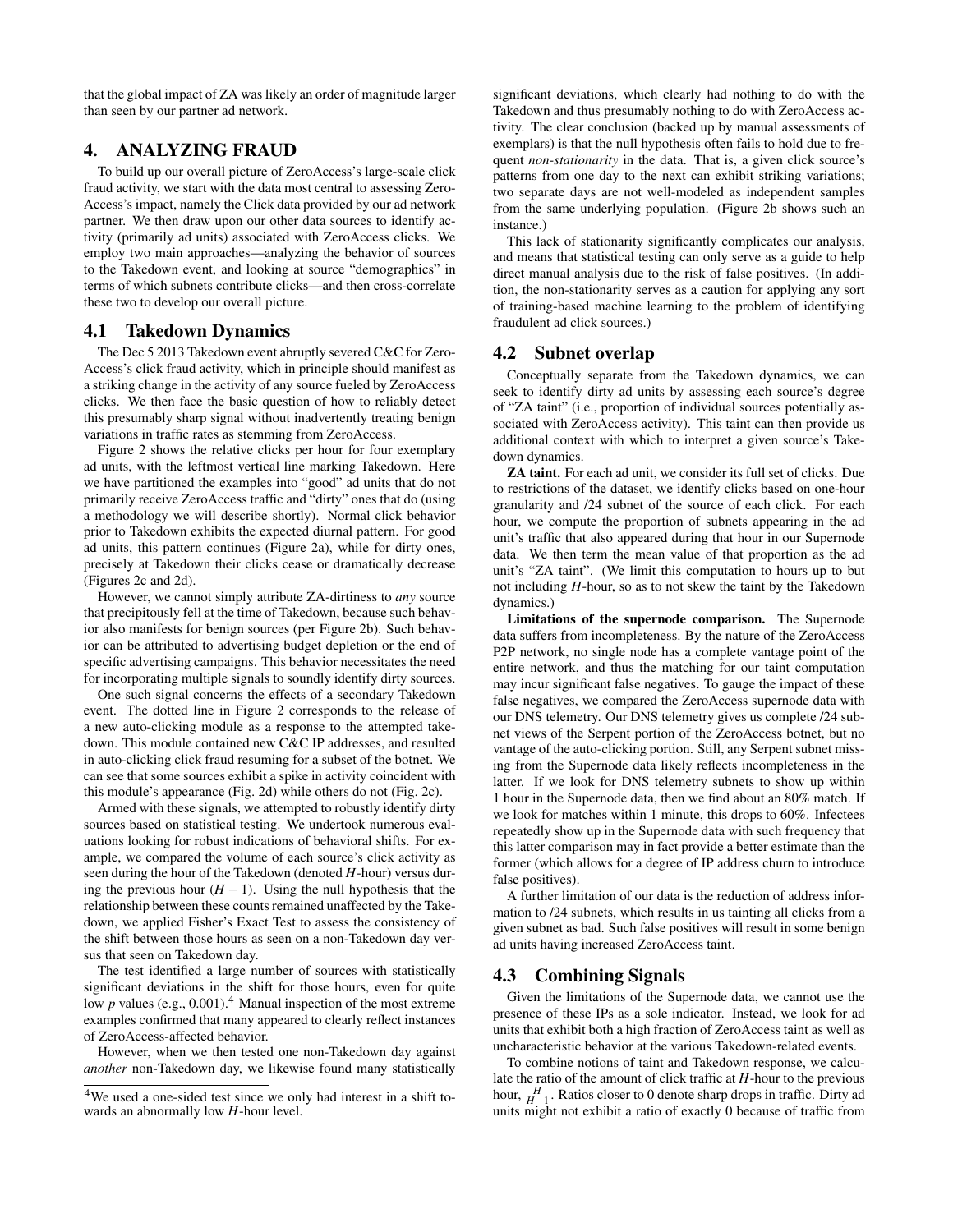

Figure 2: Clicks per hour prior to and after Takedown for 4 exemplary ad units. The thick vertical line marks Takedown (8AM PST, Dec 5 2013). The dotted line to its right indicates the release by the ZeroAccess botmaster of a new auto-clicking module to counteract the Takedown. The thinner line to its right indicates the "WHITE FLAG" module release (per Section 2.2). The plot titles also give the "ZA taint" (Section 4.2) pre- and post-Takedown (per Section 4.2). (a) shows a typical large ad unit that does not see a significant drop in click traffic post-Takedown. The ad unit in (b) exhibits a large drop in traffic that occurred prior to Takedown, highlighting the surprising benign dyanmics manifest in the data. (c) shows an ad unit whose traffic almost entirely consisted of fraudulent clicks. The ad unit in (d) clearly had a substantial proportion of ZeroAccess traffic, but mixed in with legitimate or non-ZeroAccess clicks.



Figure 3: Comparison of ad-unit click volume before and after the Takedown hour (H-hour) to the amount ZeroAccess taint. The left shows this comparison on the day prior to Takedown, and the right across Takedown. A large population of ad units has both higher-than-average ZeroAccess taint and also shows a strong shift towards much fewer clicks on Takedown. The harmonics at  $x = 0.5$ ,  $x = 1.0$ ,  $x = 1.5$ , etc., arise from ad units with very low click volumes.

other sources, or click-fraud events already "enqueued" from prior to the Takedown.

Figure 3 shows a comparison of the traffic-drop ratio to Zero-Access taint for each ad unit. We do this for  $H$ -hour on both the day before Takedown (left) and the day of Takedown (right). The first plot shows a population of ad units with higher-than-average ZeroAccess taint centered around a drop ratio of 1 (no major change across  $H$ -hour) on the day prior to Takedown. The second plot shows a dramatic shift to a greatly reduced volume of traffic at  $H$ for that same population of ad units with high ZA taint, with a large number of them approaching zero traffic.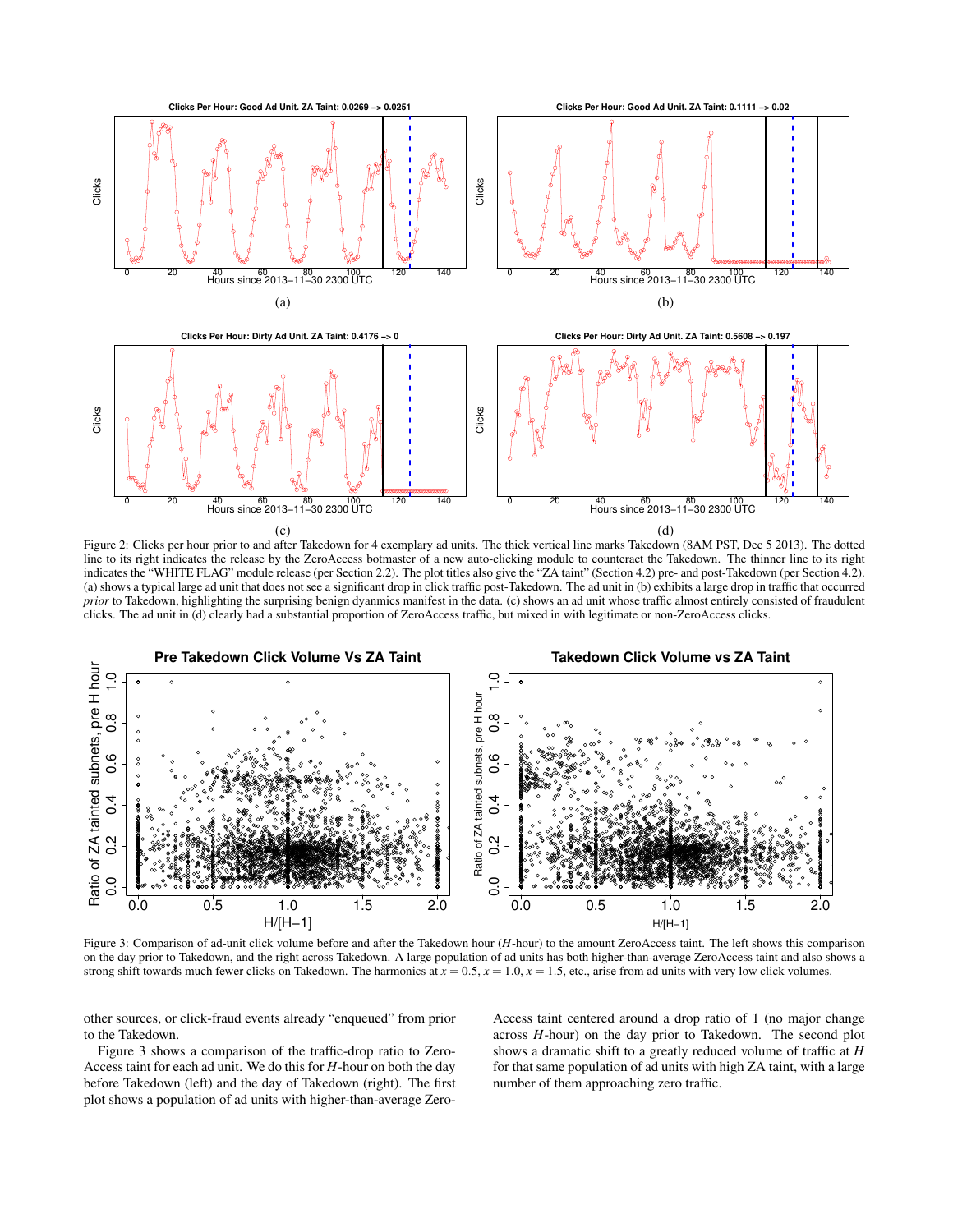

Figure 4: Comparison of the stability of traffic drops across *H*-hour per ad unit. We plot the Takedown *H*-hour ratio against the minimum *H*-hour ratio seen on any other day. We denote ad units with ZA taint  $\geq 0.4$  using solid red circles, and others with hollow blue circles. Note that we have added small amounts of Gaussian jitter to prevent coincident points from completely overlapping.

Figure 4 explores the stability of traffic of each ad unit across *H*hour over time. We plot the Takedown traffic ratio across *H*-hour against the minimum *H*-hour ratio for all previous days. Solid red circles denote ad units with  $\geq 0.4$  ZA taint. A large population of ad units with high ZeroAccess taint exhibits atypically low *H*-hour ratios (below 0.5) compared to their previous minimum (above 0.5). We deem these ad units as likely ZeroAccess dirty.

Secondary takedown information. Figure 5 shows the behavior of each ad unit across another Takedown event, the distribution of the auto-clicking module shortly after Takedown, which we denote as *R*-hour. Not all ZeroAccess infectees ran the new module, but those that did would result in a dramatic rise in click activity at *R*-hour compared to just before *R*-hour; a change in the opposite direction as what we would observe at *H*-hour. The figure shows the traffic drop ratio across *R*-hour plotted against the drop across *H*-hour, again using solid red circles to denote ad units with  $> 0.4$ ZA taint. Clearly, many ZeroAccess-tainted ad units showed sharp reactions to both Takedown and the advent of the new module.

The distribution of an updated auto-clicking module at *R*-hour immediately restarted ZeroAccess's click fraud. We would expect the resumption of click fraud to result in dirty ad units having low ZeroAccess taint in the time between *H*-hour and *R*-hour (since no C&C servers exist to drive click fraud), followed by a sudden increase in taint at *R*-hour.

Figure 6 compares taint as seen during these two regions of time (*H*-hour to *R*-hour, and after *R*-hour). The left plot reflects a (presumably typical) non-Takedown day, while the right plot shows Takedown day. The shift between the two is clear: a large number of ad units that had significant taint prior to Takedown (solid red) show a jump in pre-*R* vs. post-*R* taint, reflecting the activation of a significant number of ZeroAccess subnets within their traffic.

Finalizing determination of dirty ad units. Using these signals we generated a large set of potentially dirty ad units, about 2,000 in number. We then manually inspected the activity of each and produced a list of 54 we deem with high confidence as significantly "dirty" with ZeroAccess traffic.

# 5. ASSESSING ZA-DIRTY AD UNITS

Having identified these dirty ad units, we now employ them as the basis for evaluating the strategy used by the more sophisticated Serpent module to circumvent smart-pricing. We also leverage this conservative set of ad units to estimate the total amount of fraud perpetrated by ZeroAccess, an undertaking that strongly emphasizes the need for better attribution in the ad ecosystem.

# 5.1 Conversions and Smart-pricing

We next use our data to explore potential reasons for why Zero-Access may have used both auto-clicking and Serpent styles of click fraud. Recall from Section 2 that ad networks use automated approaches to either detect (and block) specific click fraud attacks, or mitigate the impact of click fraud (e.g., through smart-pricing) when ad networks can only estimate the amount of click fraud in the aggregate. Clearly Serpent, which confuses a real user into clicking, is harder to detect (and block) than auto-clicking.

We first examine whether we see evidence that Serpent indeed increases the chance of users converting and, if that is the case, whether the blending of Serpent and auto-clicking avoids the smartpricing mitigation.

Figure 7 shows a clear but modest correlation between Zero-Access's use of Serpent (via ad units with increased Serpent taint) and growing conversion, though with significant variation across ad units. Keep in mind that other than Serpent, all of the ad unit's conversions will be due to legitimate user activity and not ZeroAccess. This result shows that the use of Serpent does add conversions of fraudulent click activity.

Next, to understand if the combined blending of Serpent and auto-clicking avoided the smart-pricing mitigations, we compare our sample of 54 dirty ad units to a random sample of ad units of similar size. We find that compared to a random sample, those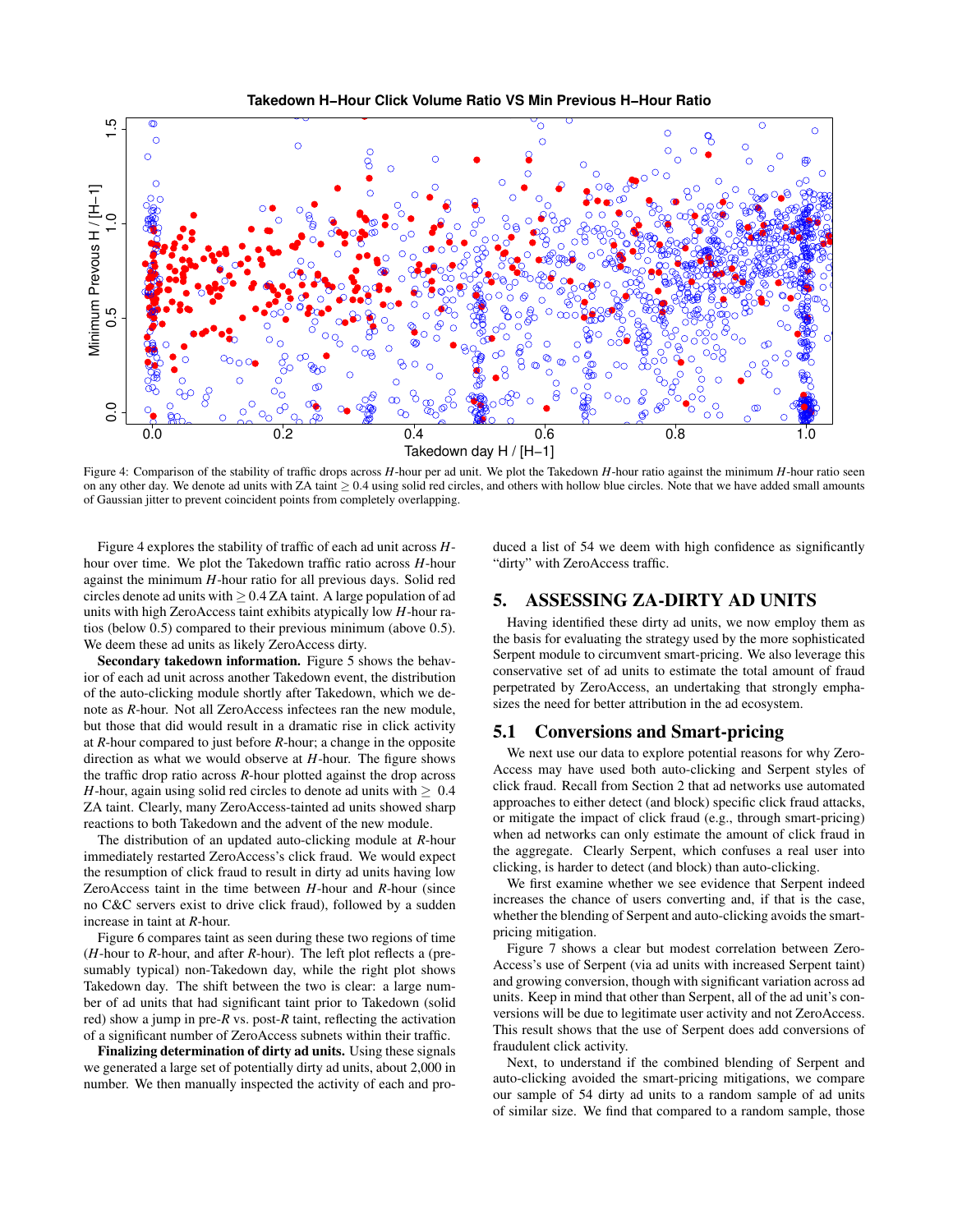H-Hour Click Volume Ratio VS R-Hour Ratio



Figure 5: Ad unit response to Takedown (X axis, in terms of H-hour ratio) versus to subsequent dissemination of new auto-clicking module (Y axis, in terms of R-hour ratio). Solid red circles indicate ad units with ZA taint  $\geq$  0.4. Triangles below the Y origin reflect ad units that had no traffic during either  $R-1$  or R hours. Triangles above  $Y = 6$  had traffic during R-hour but not during  $R - 1$ . Note that we have added small amounts of Gaussian jitter to prevent coincident points from completely overlapping.



Figure 6: Comparison of ZA taint before and after R-hour, per ad unit. The X axis gives taint from between the Takedown hour and just before the hour corresponding advent of the new auto-clicking module post-Takedown; the Y axis as computed over the 4 hours starting with R-hour. The left plot shows the day prior to Takedown, the right plot the day of Takedown. Solid red circles reflect ad units that had a drop in H-hour ratio across the day before and after Takedown  $\geq$  0.5 (this corresponds to the population shift in Figure 3).

flagged as ZeroAccess dirty had conversions rates of up to three times less. As a result, these dirty ad units were indeed subject to the smart-pricing discount. Thus, it appears that if the intent of the Serpent module leveraging real users was to avoid smart-pricing, then it failed to do so since the users forced to go to the advertiser pages did not convert enough. If the intent behind leveraging real users, however, was simply to avoid detection while accepting the smart-pricing discounted income, then it was successful.

#### $5.2$ **Estimates and Challenges**

Formulating a sound estimate of the global impact of ZeroAccess proves very difficult, not only due to limitations in our data sets, but more fundamentally because of the sharply limited visibility that the ad network ecosystem provides. Using some plausible assumptions, we can derive estimates of ZeroAccess's impact perhaps within an order of magnitude, and note that these paint roughly a similar picture to that developed in the work of others [40]. Clearly, however, the important question of just which parties make how much profit due to this illicit activity poses thorny methodological challenges.

Limitations within our ad network. Although our ad network partner provided access to the complete click payout information for the 54 dirty ad units we identified, those ad units make up only a subset of the likely total ZeroAccess traffic abusing their network.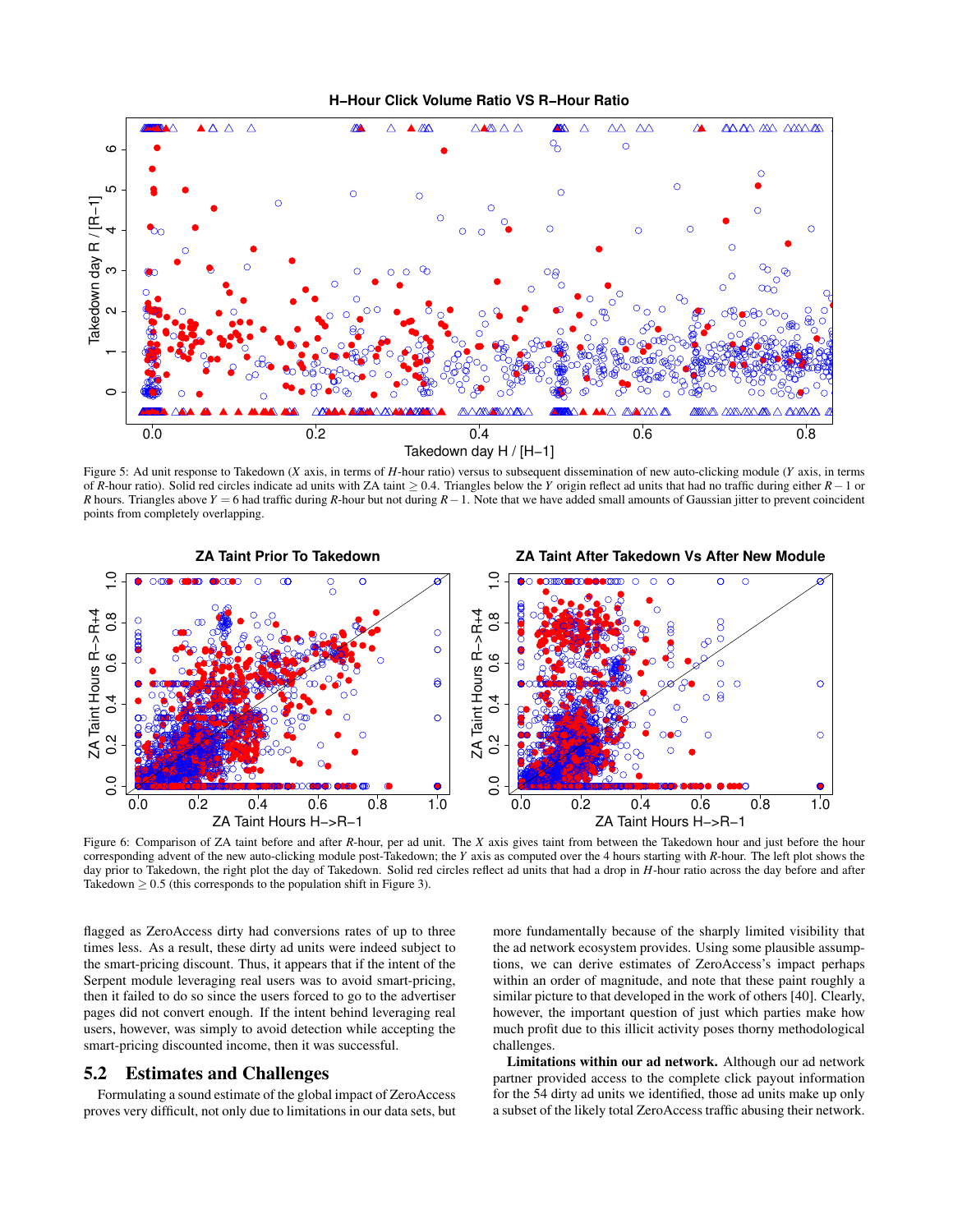

Figure 7: Relationship between the proportion of ZeroAccess traffic that includes Serpent and the conversion rate for the dirty ad units. The X axis gives the proportion of an ad unit's ZeroAccess subnets that also appeared in the DNS telemetry data, and thus include Serpent activity. The Y axis reflects the normalized conversion rate across the set  $(1.0)$  = the mean rate of the set). We log-scale both axes, discarding 3 ad units that had either no Serpent subnets or never converted. The line shows a least-squares fit to the log-transformed data, corresponding to a power-law relationship with an exponent of about 0.36.

Methodologically, we require an ad unit to exhibit a baseline level of traffic before we can label it as fraudulent (via manual analysis). Ad units, however, exhibit a very long tail in their level of activity. The vast majority provided (individually) so little traffic that although they exhibited numerous ZeroAccess characteristics, such as high ZeroAccess taint, for any given such ad unit we could not rule out these characteristics occurring simply by chance, and thus could not definitively label them as bad. In aggregate, however, such ad units potentially account for a large volume of traffic, much more than those of the 54 definitively dirty ad units that we identified. How to soundly attribute a portion of that traffic as fraudulent remains an open question.

Limitations across ad networks. A further complication arises in identifying the breakdown of fraud between our ad network partner versus other networks targeted by ZeroAccess. Our "milking" data provides a qualitative impression of what this balance might look like, finding that 367 of the 1,766 click chains transited our ad network partner. Superficially this suggests that in total, Zero-Access click activity might be about five times what our ad network partner sees. However, along with the limited scale of the milking data, other basic factors, such as how presented ads (and thus click chains) are influenced by IP address or search term, could result in major shifts in this ratio. In addition, the milking data only reflects one instance of Serpent activity, and we do not know if its distribution of ad networks accords with that of the auto-clicking module.

Limitations in DNS data. While our DNS telemetry gives us visibility into Serpent ad clicks, the data suffers from significant noise. Moreover, we do not know how to extrapolate from pure Serpent activity to the behavior of the auto-clicking module. When merging the DNS data with other sources, we also encounter issues with both the granularity of the IP address information and IP address churn, making attribution within our partner's ad network problematic.

Assumptions and estimates. Given those major caveats, we now formulate some rough estimates to get a sense of the overall scale of activity.

The 54 dirty ad units we identified generated over 100K clicks per day. It appears certain that aggregate ZeroAccess activity far exceeds this lower bound, which we view as very solid (we have high confidence those ad units all reflect ZeroAccess activity) but also very conservative. Building on this foundation, given the large volume of suspicious-but-not-definitive ad units we investigated both the "long tail" with dubious but sparse activity, and those that appear to carry ZeroAccess traffic blended with non-ZeroAccess traffic—we would argue that likely the total activity within our ad network partner was at least a factor of 2*x* larger.

If we then take the 5*x* factor seen in our limited click chain milking to represent the volume of traffic seen in other ad networks, we have a total extrapolation of 10*x* to our original conservative estimate, yielding 1M fraudulent clicks per day. This range is consistent with the order of magnitude of fraudulent clicks estimated from our DNS data.

According to our ad partner, the cost-per-click of this traffic after smart-pricing normalization would be between 10–30 cents. Taking the low end of these ranges, we can construct an estimate of the total click fraud impact of ZeroAccess as on the order of \$100,000 per day, which aligns with the estimate from Sophos of ZeroAccess generating up to \$2.7 million in click fraud per month [40].

We highlight, however, that enough uncertainties exist that our figure can only reflect a "best guess" estimate. We also note that given the available data sources, we lack the ability to gauge what fraction of this money makes it into the hands of the botnet owners after the long chain of (sub)syndicates take their cut.

#### 5.3 Discussion

Subsyndication is a problem. Subsyndication is the key business model enabling large-scale click fraud. Even a single (trusted) publisher that is allowed to subsyndicate opens the flood gates for click fraud traffic (blended with other legitimate traffic) entering the ad network unwittingly through that publisher. Our Serpent milker encountered syndication chains as long as 13 domains deep. It is no surprise therefore that we were able to definitively conclude significant ZA dirtiness for only 54 ad units. There were many more where our analysis was inconclusive due to high levels of blending that diluted the otherwise sharp signal presented by the Takedown.

One might argue that *anonymous* subsyndication is the real problem, and if publishers could be forced to identify themselves, the search engine would be able to better police the ad network. While this is true, we feel it is impractical. The level of blending we see suggests that many publishers are complicit in click-fraud, especially since everyone along the syndication chain benefits financially from it. Even if the search engine could recursively force (sub)syndicates to set a policy that requires identifying their traffic sources—a hard problem in itself—there would be little reason for the (sub)syndicates to enforce it.

Low signal to noise ratio. Our analysis would not have been possible absent the strong signal injected into the ZeroAccess botnet by the Takedown. Even then we had to combine three large datasets from three different vantage points. Such strong signals are too few and far between to be an effective means of policing ad networks. The capability to inject more frequent (but perhaps less intense) disruptions into botnets could create a strong temporal signal that could serve as a basis for ongoing click fraud policing.

### 6. CONCLUSION

We have undertaken a detailed examination of the activity of one of the largest click fraud botnets in operation, ZeroAccess. Through reverse-engineering and controlled execution, we mapped out ZeroAccess's click fraud component, including the innovations it introduced in hijacking high-quality user search traffic. In the process we discovered side channels in the form of vestigial DNS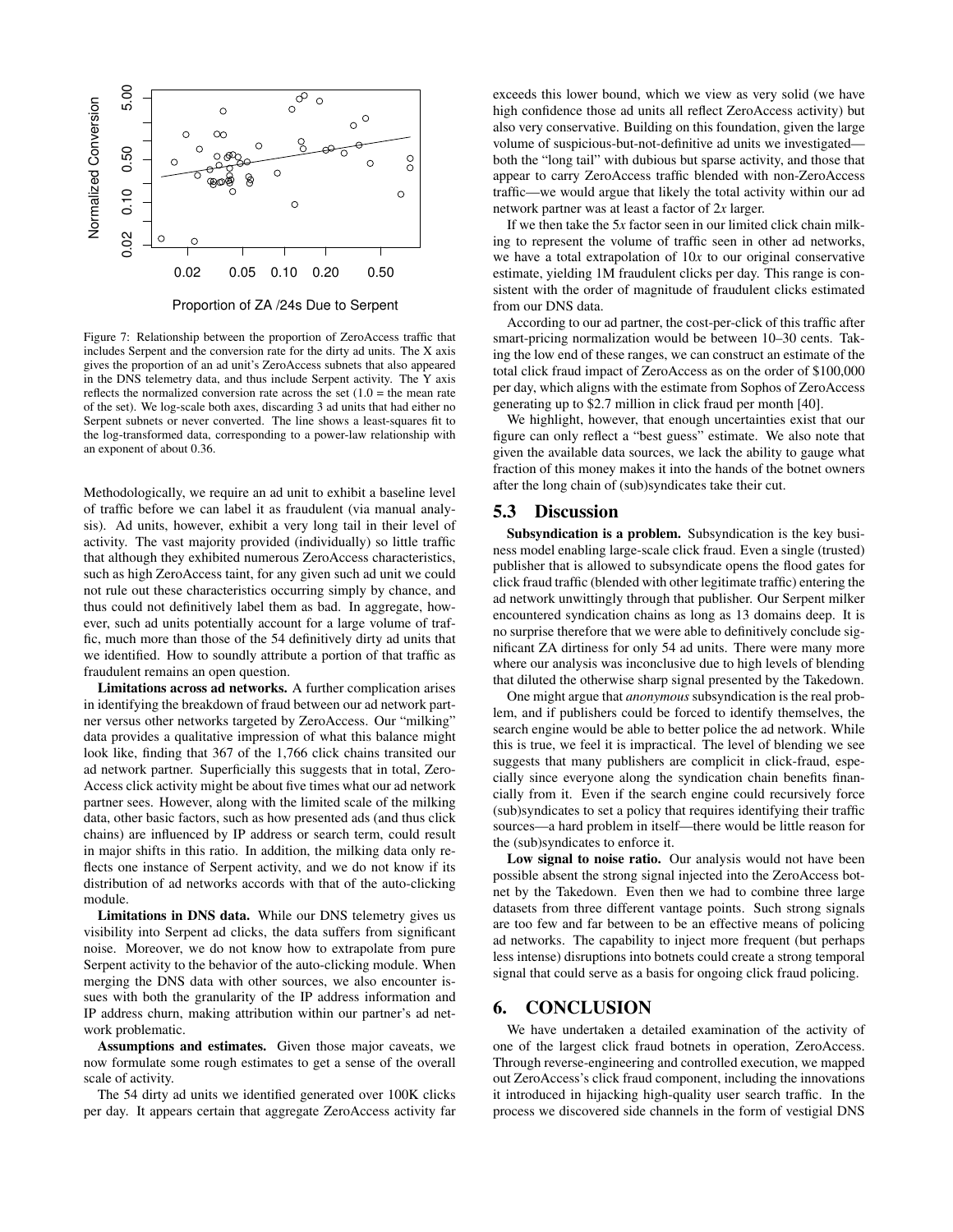lookups that enabled us to track its large-scale activity. We then combined this perspective with partial "supernode" data capturing the botnet's peer-to-peer C&C activity in order to match up botnet activity data with ad-unit click stream data provided by our major ad network partner.

By leveraging the striking shifts induced in click activity by Microsoft's attempted takedown of ZeroAccess in Dec 2013, along with the ZeroAccess botmaster's subsequent response, we combined these diverse data sources to identify with high confidence 54 individual ad units whose traffic volume (and hence revenue) primarily derived from ZeroAccess. Our ensuing analysis of these ad units revealed that while the latest generation of click fraud botnets have circumvented many detection approaches, they are still mitigated (for now) by the smart-pricing mechanism. Extrapolating from the known-bad ad units, we constructed an estimate that ZeroAccess likely generated on the order of a million fraudulent clicks per day across all ad networks, with the overall ecosystem revenue diverted by the botnet's activity roughly on the order of \$100,000 per day.

Finally, we note that the complexity of the online advertising ecosystem is such that no one party comes remotely close to having comprehensive visibility into who gets paid what for any given click. The hodgepodge of data sources required for our analysis starkly illustrates both the tangled nature of the click fraud problem space and the pressing need for much better mechanisms for correlating traffic and payment streams.

# 7. ACKNOWLEDGEMENTS

The authors are grateful for the assistance, contributions, and guidance of many individuals and organizations, including David Anselmi, Richard Boscovich, Hitesh Dharamdasani, Yunhong Gu Niels Provos, Moheeb Abu Rajab, Nicholas Weaver, the Google Safe Browsing Team, the Microsoft Digital Crimes Unit (DCU), the Microsoft Malware Protection Center (MMPC), and the Bing Ads Online Forensics Team.

Without such contributions, this work would not be possible.

This work was supported in part by National Science Foundation grants NSF-1237076, NSF-1237264, NSF-1237265, and CNS-0831535, by the Office of Naval Research MURI grant N00014-09- 1-1081, and by generous support from Google, Microsoft, and the UCSD Center for Networked Systems (CNS).

Any opinions, findings, and conclusions or recommendations expressed in this material are those of the authors and do not necessarily reflect the views of the sponsors.

# 8. REFERENCES

- [1] G. Bonfa. Step-by-Step Reverse Engineering Malware: ZeroAccess / Max++ / Smiscer Crimeware Rootkit. http://resources.infosecinstitute.com/step-bystep-tutorial-on-reverse-engineering-malwarethe-zeroaccessmaxsmiscer-crimeware-rootkit, November 2010.
- [2] S. Contavalli, W. van der Gaast, Leach, and E. Lewis. Client Subnet in DNS Requests. https://datatracker.ietf.org/doc/draftvandergaast-edns-client-subnet/, 7 2013. RFC Draft.
- [3] N. Daswani and M. Stoppelman. The Anatomy of Clickbot.A. In *Proc. HotBots*, 2007.
- [4] V. Dave, S. Guha, and Y. Zhang. Measuring and Fingerprinting Click-spam in Ad Networks. In *Proceedings of ACM SIGCOMM*, 2012.
- [5] V. Dave, S. Guha, and Y. Zhang. ViceROI: Catching Click-Spam in Search Ad Networks. In *Proceedings of the ACM Conference on Computer and Communications Security (CCS)*, 2013.
- [6] J. Dupre. What is Cloaking and Why Do Affiliate Marketers Use It? http://justindupre.com/what-is-cloakingand-why-do-affiliate-marketers-use-it/, May 2010.
- [7] B. G. Edelman. Google Click Fraud Inflates Conversion Rates and Tricks Advertisers into Overpaying. http://www.benedelman.org/news/011210-1.html, Jan. 2010.
- [8] Federal Bureau of Investigation. International Cyber Ring That Infected Millions of Computers Dismantled. http://www.fbi.gov/news/stories/2011/november/ malware\_110911, Nov. 2011.
- [9] M. Giuliani. ZeroAccess, an advanced kernel mode rootkit. http://www.prevx.com/blog/171/ZeroAccess-anadvanced-kernel-mode-rootkit.html, Apr. 2011.
- [10] Google Ads: Ad Traffic Quality Resource Center Overview. http://www.google.com/ads/adtrafficquality/.
- [11] Google Inc. About smart pricing. *AdWords Help*, Apr. 2013.
- [12] Google Inc. Google Services Agreement for InfoSpace LLC. http://www.sec.gov/Archives/edgar/data/ 1068875/000119312514121780/d702452dex101.htm, March 2014.
- [13] Google Inc. How Google uses conversion data. *AdWords Help*, May 2014. https: //support.google.com/adwords/answer/93148.
- [14] T. Greene. ZeroAccess bot-herders abandon click-fraud network.

http://www.networkworld.com/news/2013/121913 zeroaccess-277113.html, Dec. 2013.

- [15] C. Grier et al. Manufacturing Compromise: The Emergence of Exploit-as-a-Service. In *Proceedings of the ACM Conference on Computer and Communications Security (CCS)*, October 2012.
- [16] H. Haddadi. Fighting Online Click-Fraud Using Bluff Ads. *ACM SIGCOMM Computer Communication Review*, 40(2):22–25, Apr. 2010.
- [17] F. Howard. Exploring the Blackhole exploit kit. http://nakedsecurity.sophos.com/exploring-theblackhole-exploit-kit/.
- [18] HSI seizes Silk Road underground black market website. http://www.ice.gov/news/releases/1310/ 131002baltimore.htm, 2013.
- [19] P. Ipeirotis. Uncovering an advertising fraud scheme. Or "the Internet is for porn". http://www.behind-the-enemy-lines.com/2011/03/ uncovering-advertising-fraud-scheme.html, Mar. 2011.
- [20] Kaffeine. MagicTraffic : a look inside a Zaccess/Sirefef affiliate. http://malware.dontneedcoffee.com/2013/11/ magictraffic-look-inside-zaccesssirefef.html, 2013.
- [21] L. Kim. The Most Expensive Keywords in Google AdWords. http://www.wordstream.com/blog/ws/2011/07/18/ most-expensive-google-adwords-keywords, July 2011.
- [22] C. Kintana, D. Turner, J.-Y. Pan, A. Metwally, N. Daswani, E. Chin, and A. Bortz. The Goals and Challenges of Click